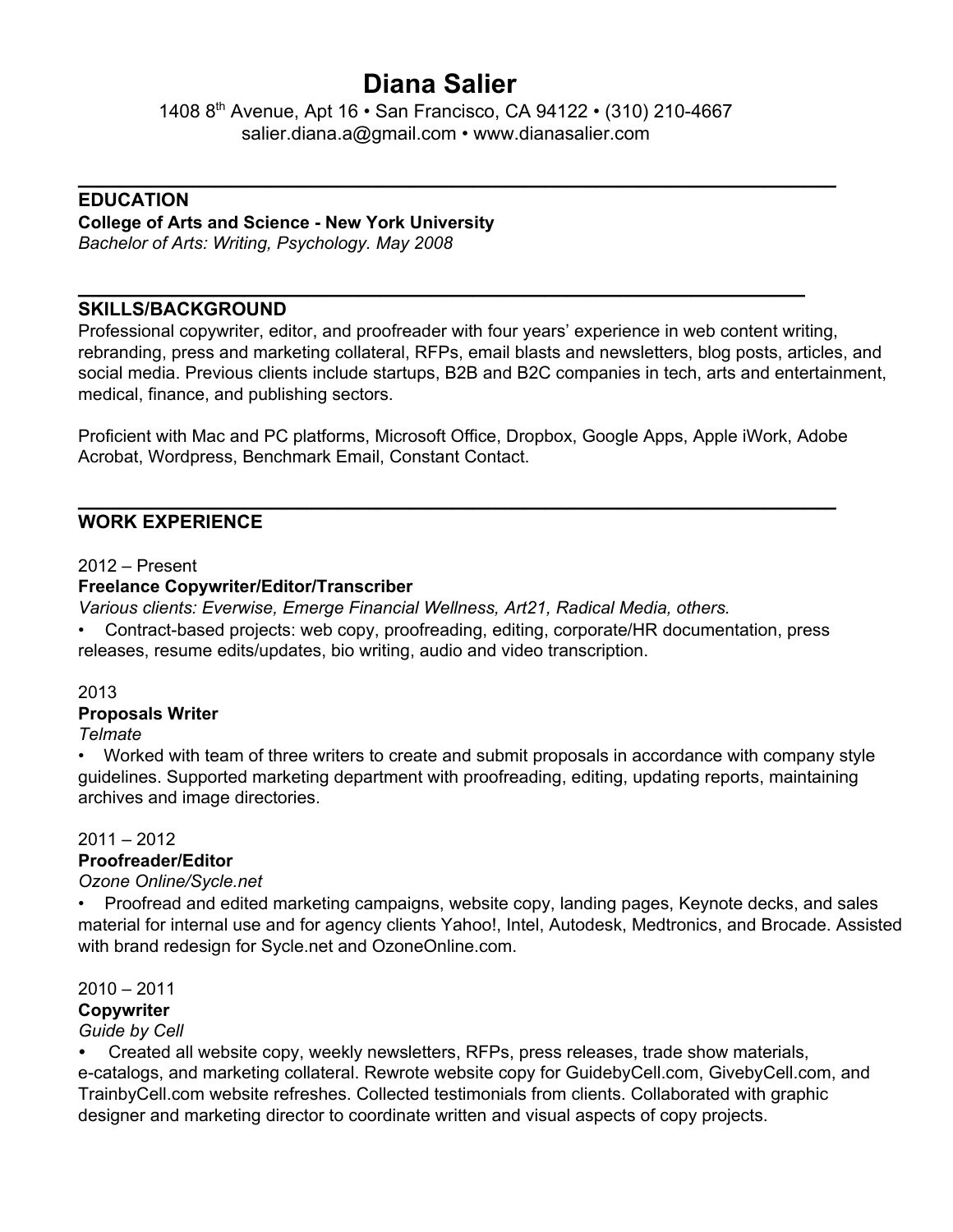#### 2005 – 2012

#### **Freelance Contributing Writer/Blogger**

• Wrote and pitched feature articles, interviews, blog posts, daily news posts, album and concert reviews. Outlets include: SF Station, LA.COM, Metrowize, Washington Square News, Three Imaginary Girls.

#### 2010 – 2011

## **Volunteer English Tutor**

826 Los Angeles, 826 Valencia

• Tutored students onsite in one-on-one and small group sessions. Edited student essays for John Marshall High School anthology *You Never Forget How to Ride a Bike.* Attended in-school writing classes and sessions at area middle and high schools.

#### 2008

#### **Editorial Intern (college)**

Blender Magazine

• Conducted Internet research for magazine features and front-of-issue articles. Transcribed 20 hours of audio interviews for SubPop Records 20<sup>th</sup> Anniversary feature story. Maintained master editorial index and schedule. Mailed contributor copies on a monthly basis.

**\_\_\_\_\_\_\_\_\_\_\_\_\_\_\_\_\_\_\_\_\_\_\_\_\_\_\_\_\_\_\_\_\_\_\_\_\_\_\_\_\_\_\_\_\_\_\_\_\_\_\_\_\_\_\_\_\_\_\_\_\_\_\_\_\_\_\_\_\_\_\_\_\_**

## **INTERESTS**

Guitar, songwriting, composing, arts journalism, bicycling, photography, creative writing.